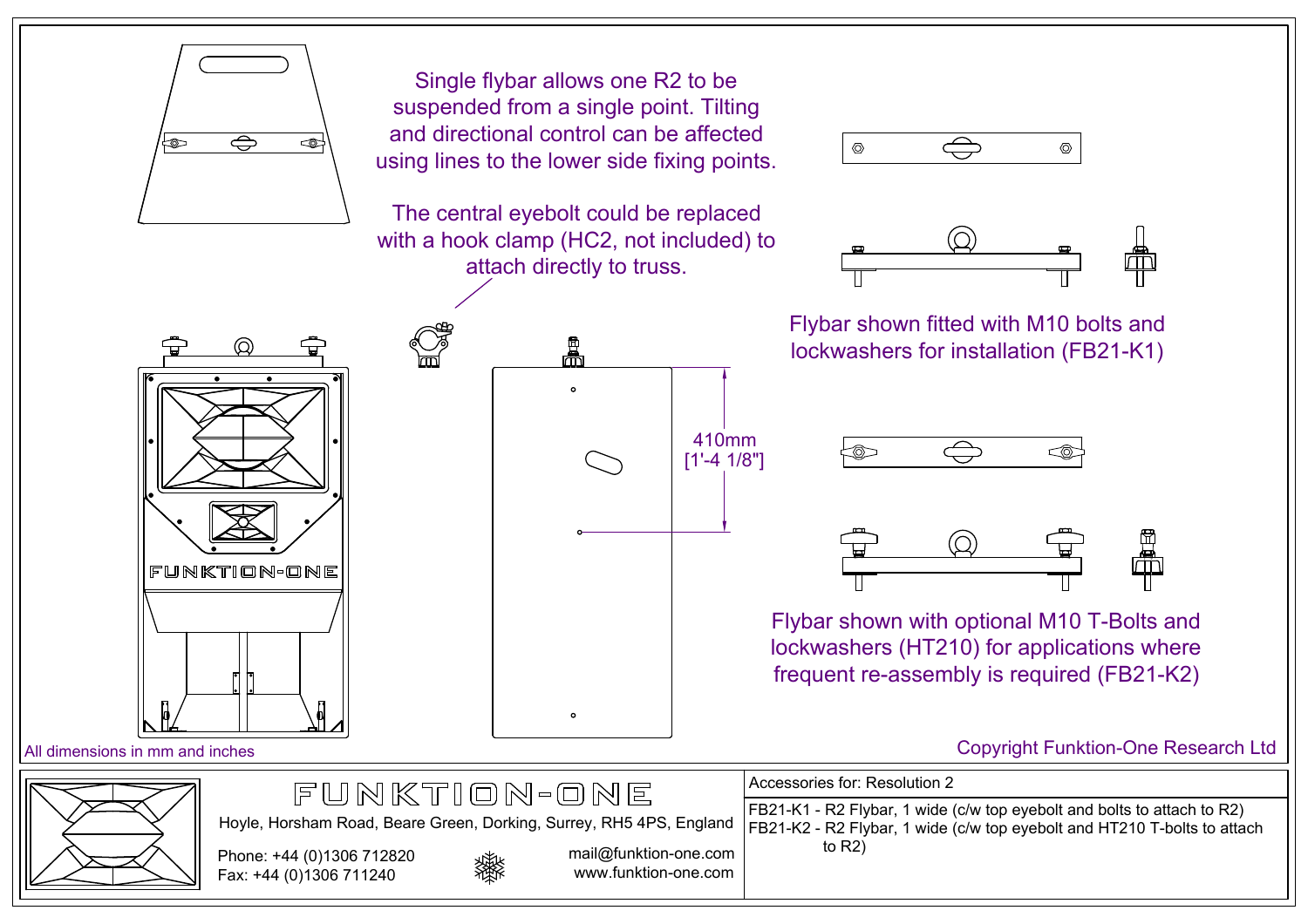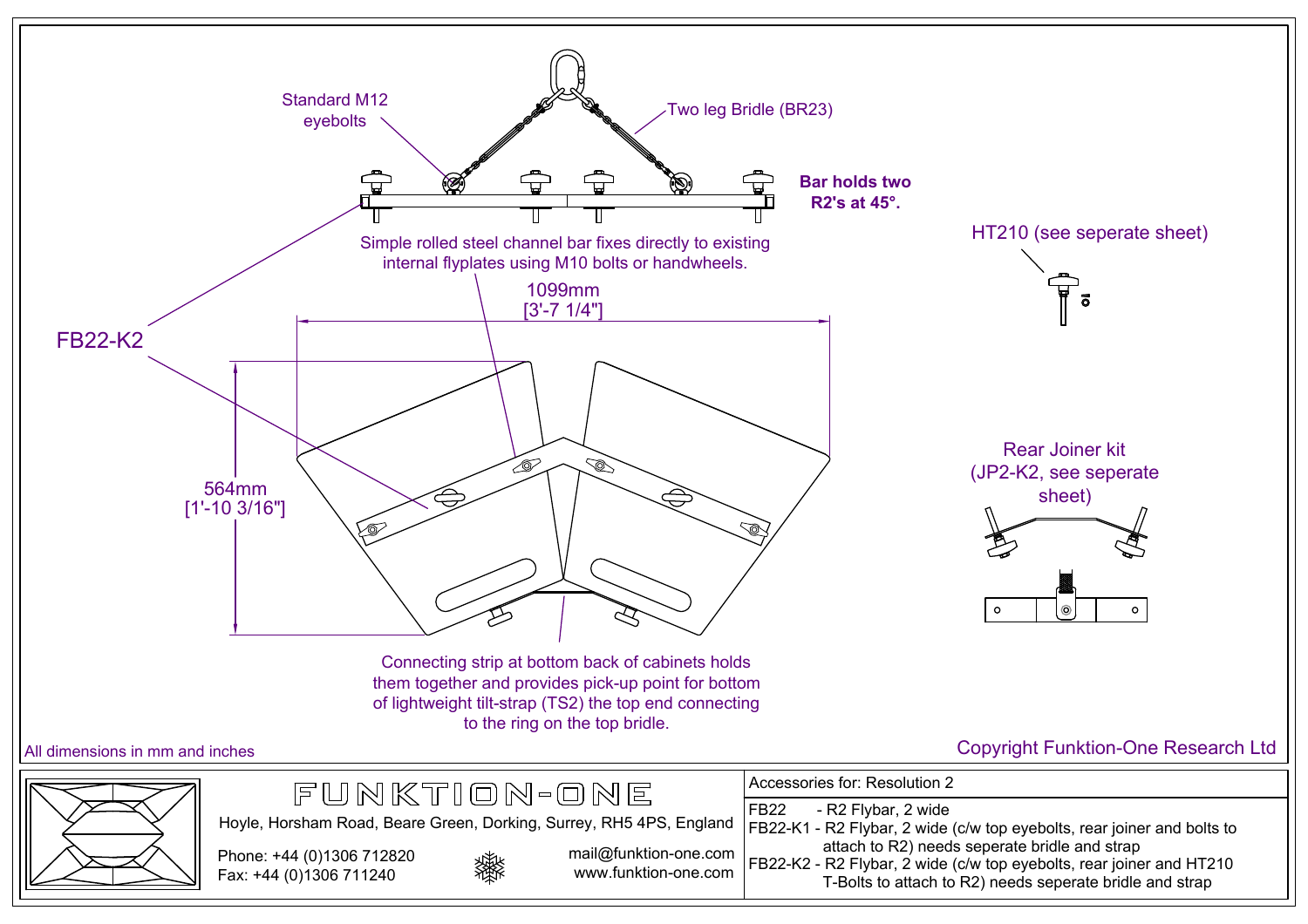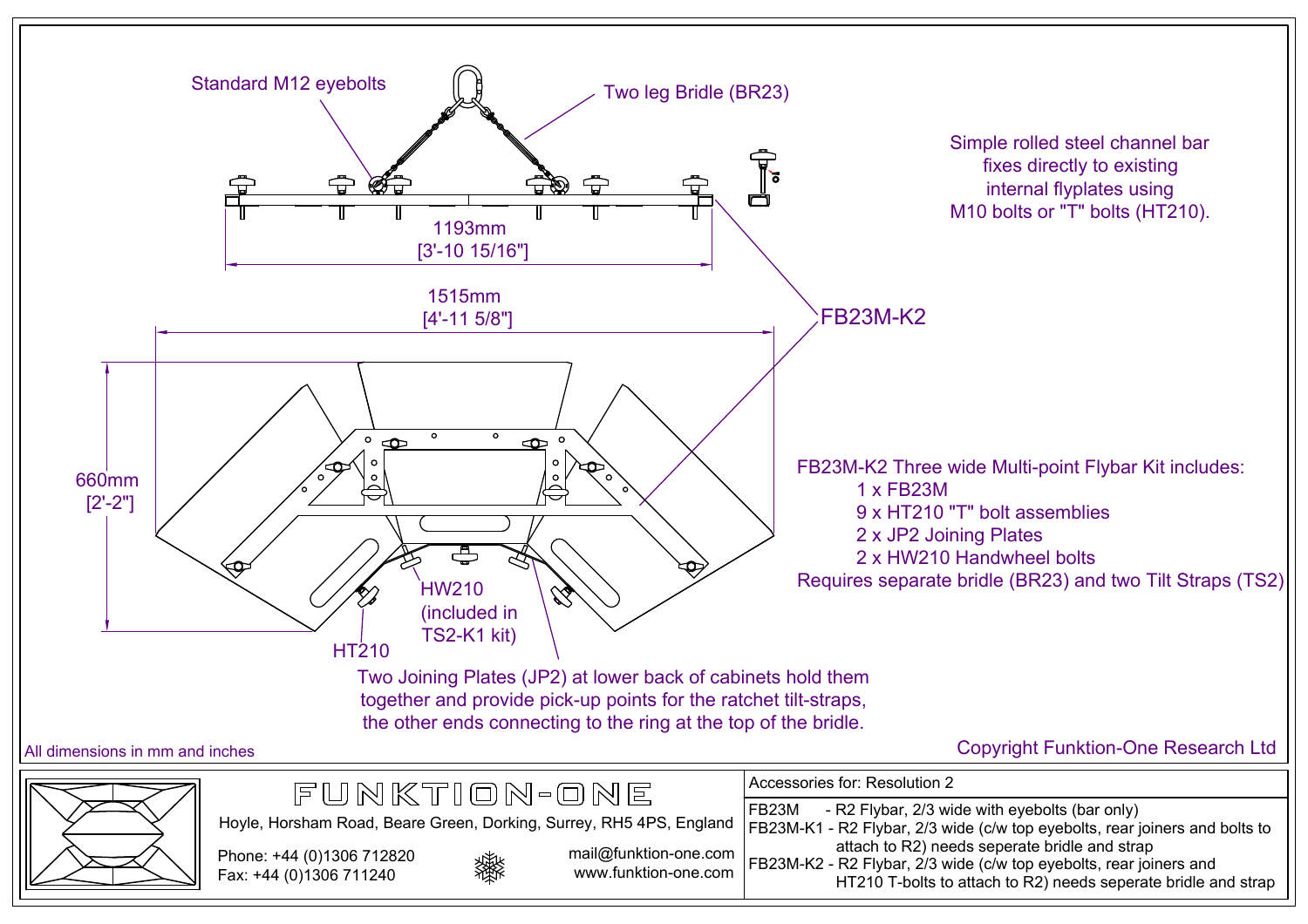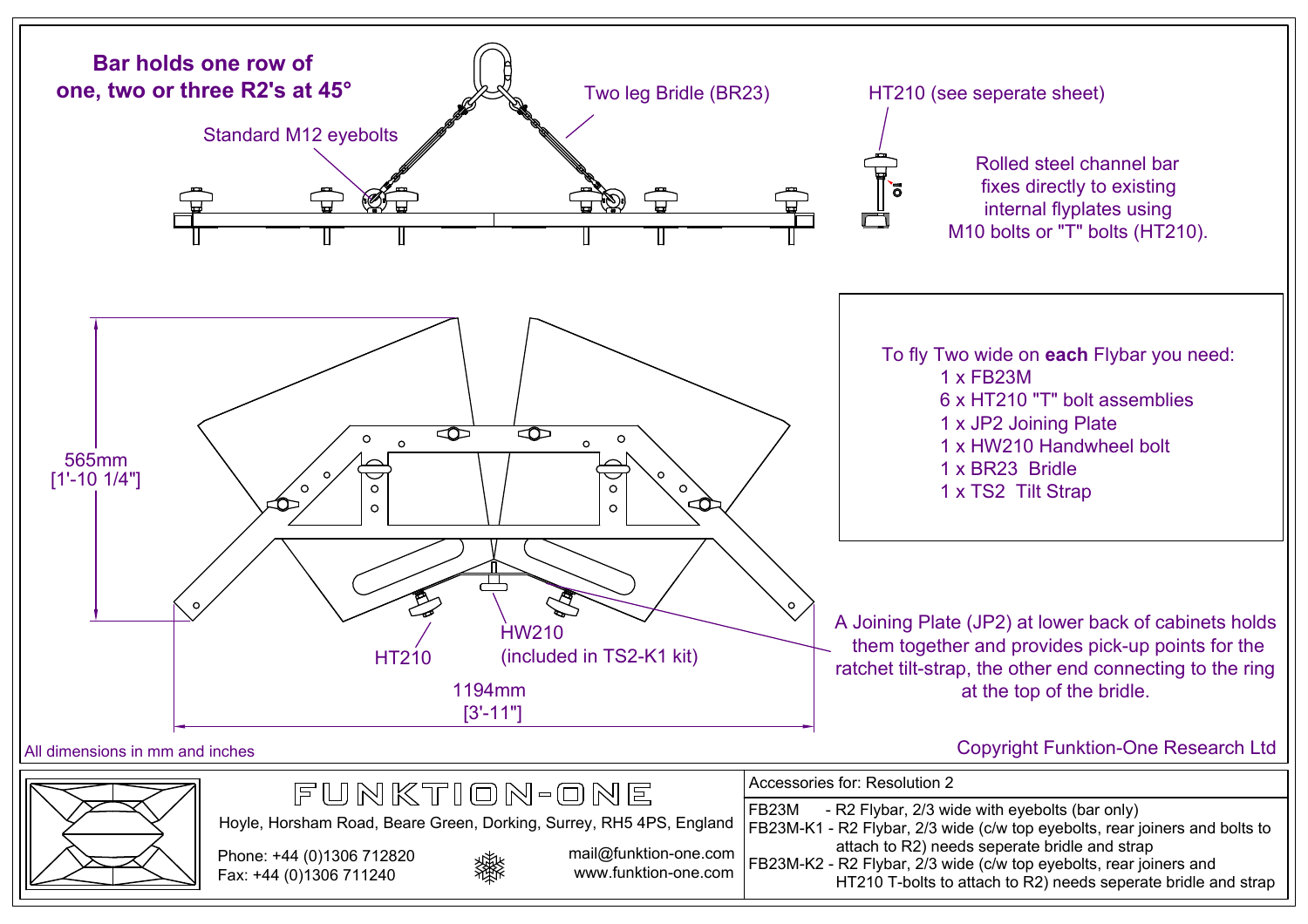

## All dimensions in mm and inches Copyright Funktion-One Research Ltd

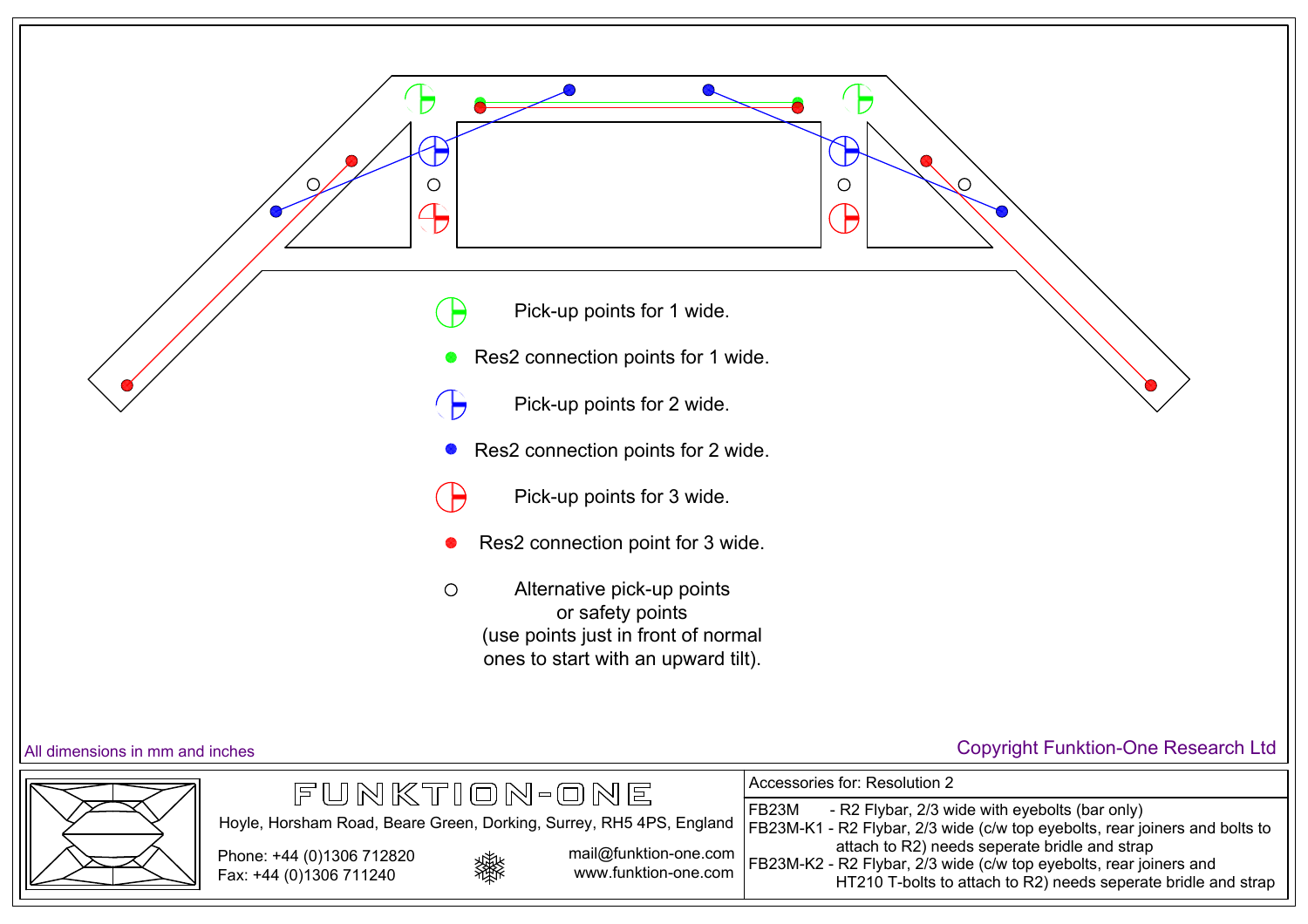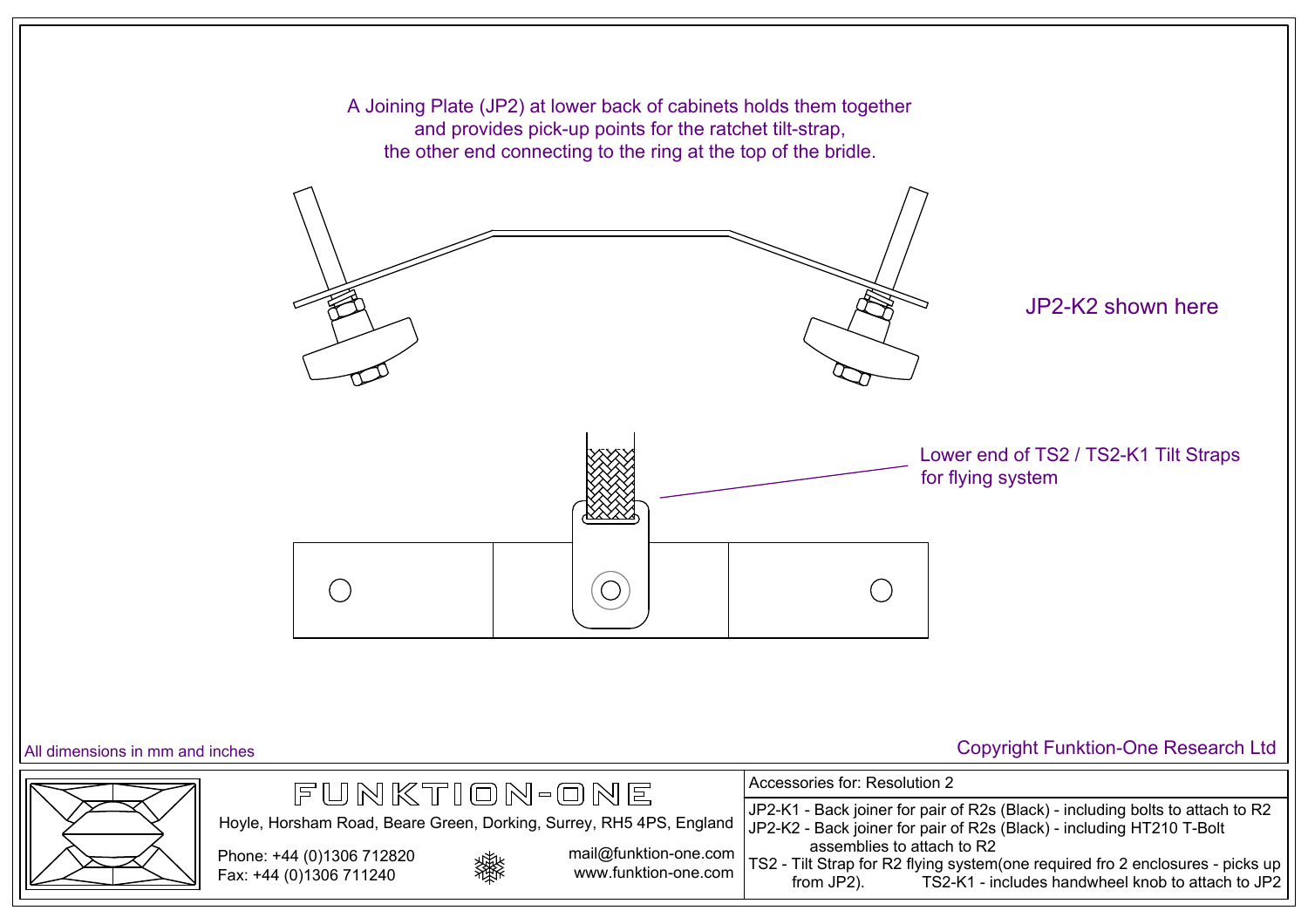

Fitting spring washers supplied in this position will increase security of bolts\*. If loudspeaker enclosures, or anything else, are to be suspended over an area where people have access then safety attachments should always be used.

\* After some while the springs will become permanently "flat" and should be replaced. These are for M10 bolts. Some 3/8" versions will also fit.

Accessories for: Resolution 2

HT210 - T-Bolt assembly (M10)





Phone: +44 (0)1306 712820 Fax: +44 (0)1306 711240



mail@funktion-one.com www.funktion-one.com

## All dimensions in mm and inches Copyright Funktion-One Research Ltd